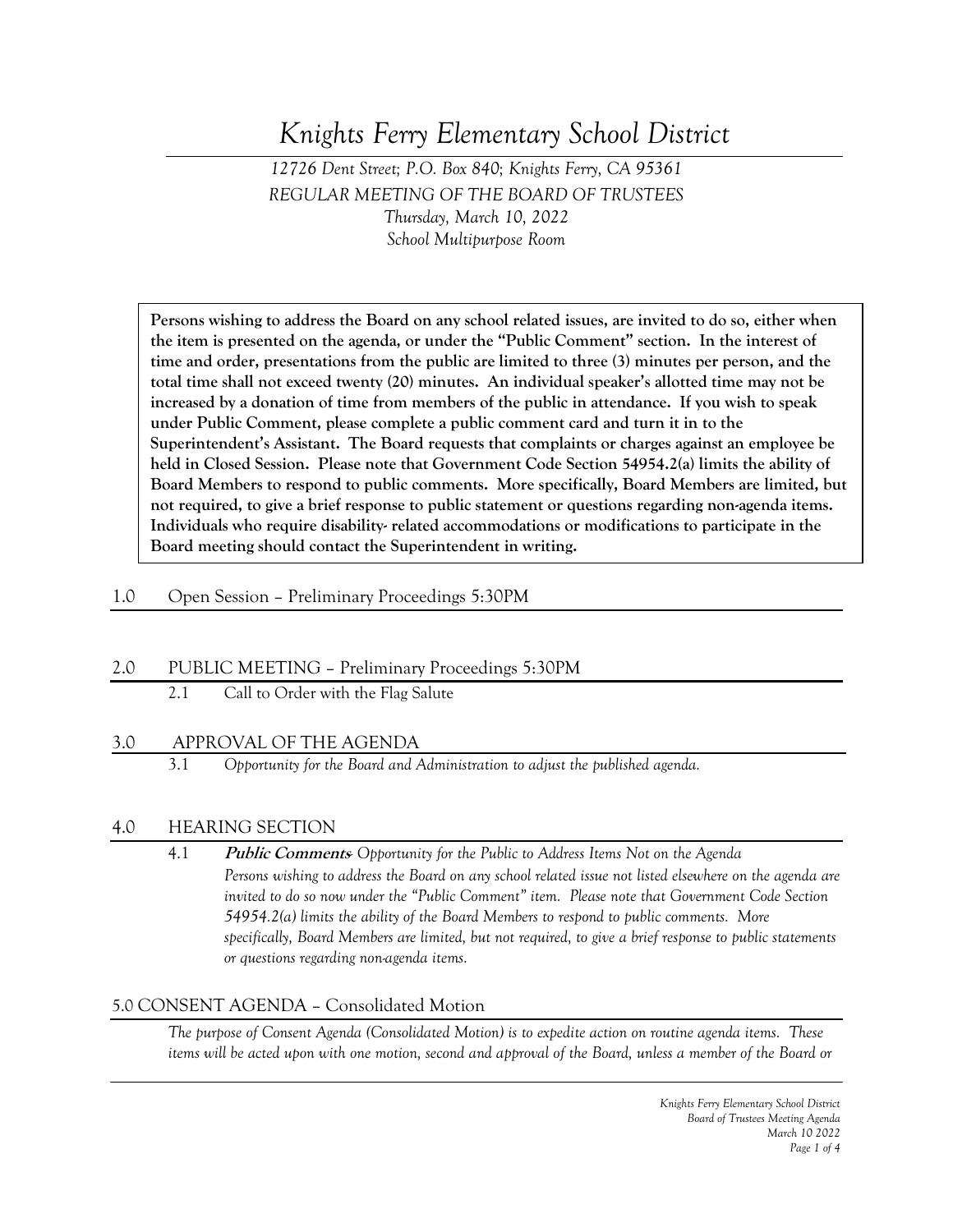*public wishes to pull the item for individual discussion and action. All matters listed under Consent agenda are those on which the board has previously deliberated or that can be classified as routine items of business. An administrative recommendation on each item is contained in the agenda supplements.* **There will be no separate discussion of these items prior to the time the Board trustees votes on the motion unless members of the Board, staff, or public request specific items to be discussed or pulled from the Consent items.**

5.1 Approval of Minutes **Explanatory Statement: (Policy and Judicial Review) Attachment:** Minutes of Regular Board Meetings of February 10th 2022. **Recommended Action:** Approve, as presented, the Minutes of February 10<sup>th</sup>, 2022 *Public Comment* 5.2 Ratification of Bills and Warrants **Explanatory Statement: (Finance/Facilities) Attachment:** Warrant Lists from January 15, 2022 to February 05, 2022 Item #5.2

**Recommended Action:** Approve the ratification of warrants from January 15, 2022 to February 05, 2022. *Public Comment*

5.3 Interdistrict Transfer Agreements **Explanatory Statement:** (Student Attendance) **Attachment:** None **Recommended Action:** Approve recommendations for Interdistrict Attendance Agreements. *Public Comment*

## 6.0 DISCUSSION ITEM

6.1 Extended Learning Opportunity Plan **Explanatory Statement:** The state is requiring school districts to create an Extended Learning Opportunity (ELOP). The state is giving a minimum of \$50,000, the amount which KFS is receiving, to all schools. There are still questions as to how much funding will be on-going in future years as this funding is tied to the number of homeless youth, foster youth, students with socio-economic disadvantage and English learners. **Attachment:** 6.1 **Recommended Action:** provide input Public Comment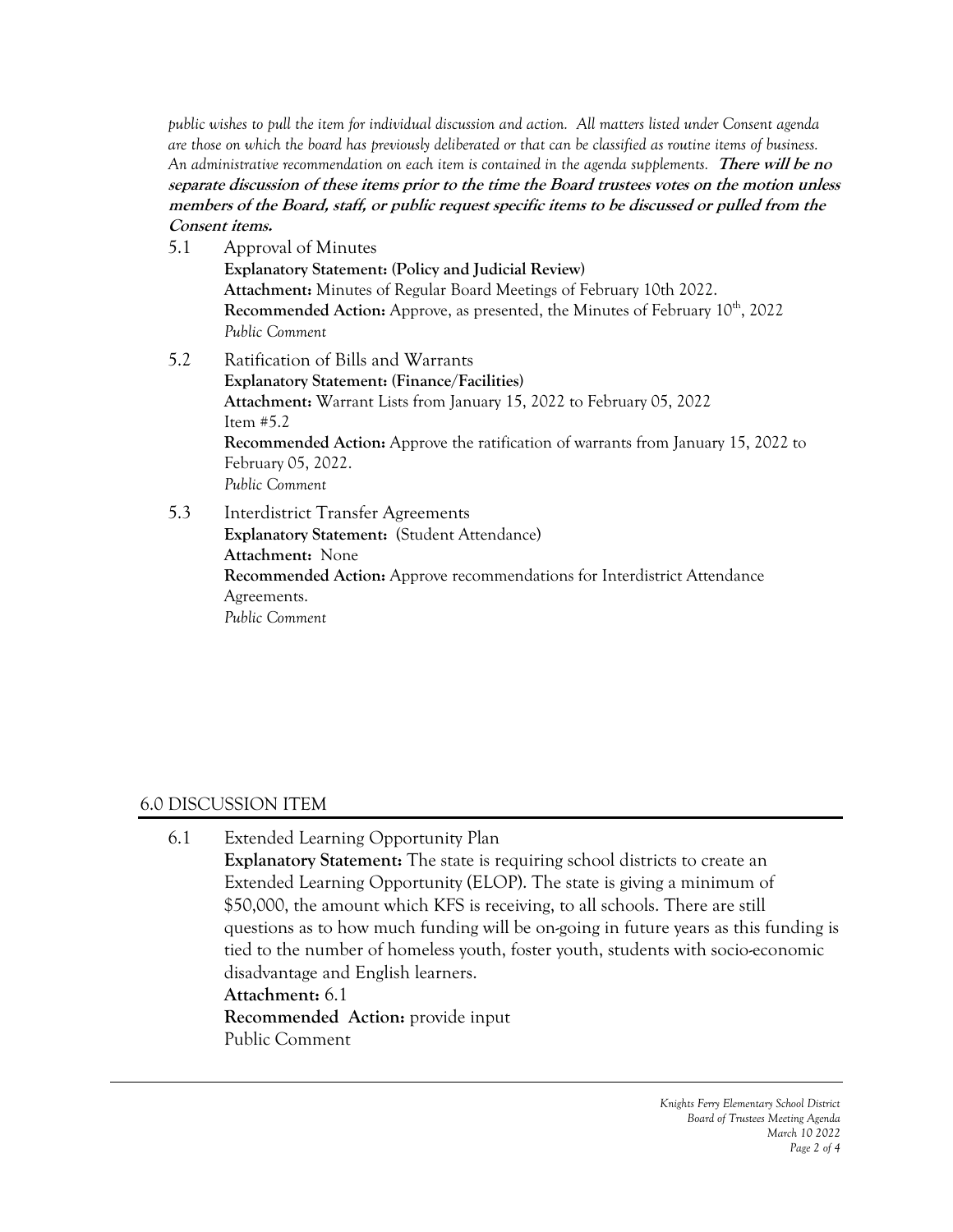## 7.0 ACTION ITEM

- 7.1 Second Interim Budget Report
	- **Explanatory Statement:** Per Education

Code 42130/42131, the superintendent of each school district shall submit two reports to the governing board of the district during each fiscal year. The first report shall cover the financial and budgetary status of the district for the period ending October 31. The second report shall cover the period ending January 31. Both reports shall be approved by the district governing board no later than 45 days after the close of the period being reported. The governing board shall certify, in writing, within 45 days after the close of the period being reported, whether the school district is able to meet its financial obligations for the remainder of the fiscal year and, based on current forecasts, for the subsequent year. The certification shall be classified as positive, qualified, or negative and filed with the county superintendent of schools.

**Attachment:** A copy of this report is available in the school office

*Public Comment.*

*Board Discussion.*

**Recommendation:** Approve the Second Interim Budget Report

### 7.2 2022-2023 School Calendar

**Explanatory Statement:** : The Trustees will be presented with a negotiated option for the 2021-2022 school calendar. This calendar is commensurate with current COVID health requirements offering intervention and teaching options for independent study on Mondays**.**

**Attachment:** Item #7.2 **Recommendation:** Approve the 2022-2023 School Calendar *Public Comment*.

7.3 CSBA Delegate Assembly Ballot

**Explanatory Statement:**

Annually the Board of Trustees vote for a representative to the CSBA Delegate Assembly to serve a two-year term. A candidate biographical sketch form is included in these materials along with a copy of the ballot. **Attachment:** #7.3 Ballot

**Recommended Action:** Board approval is required. Public Comment: